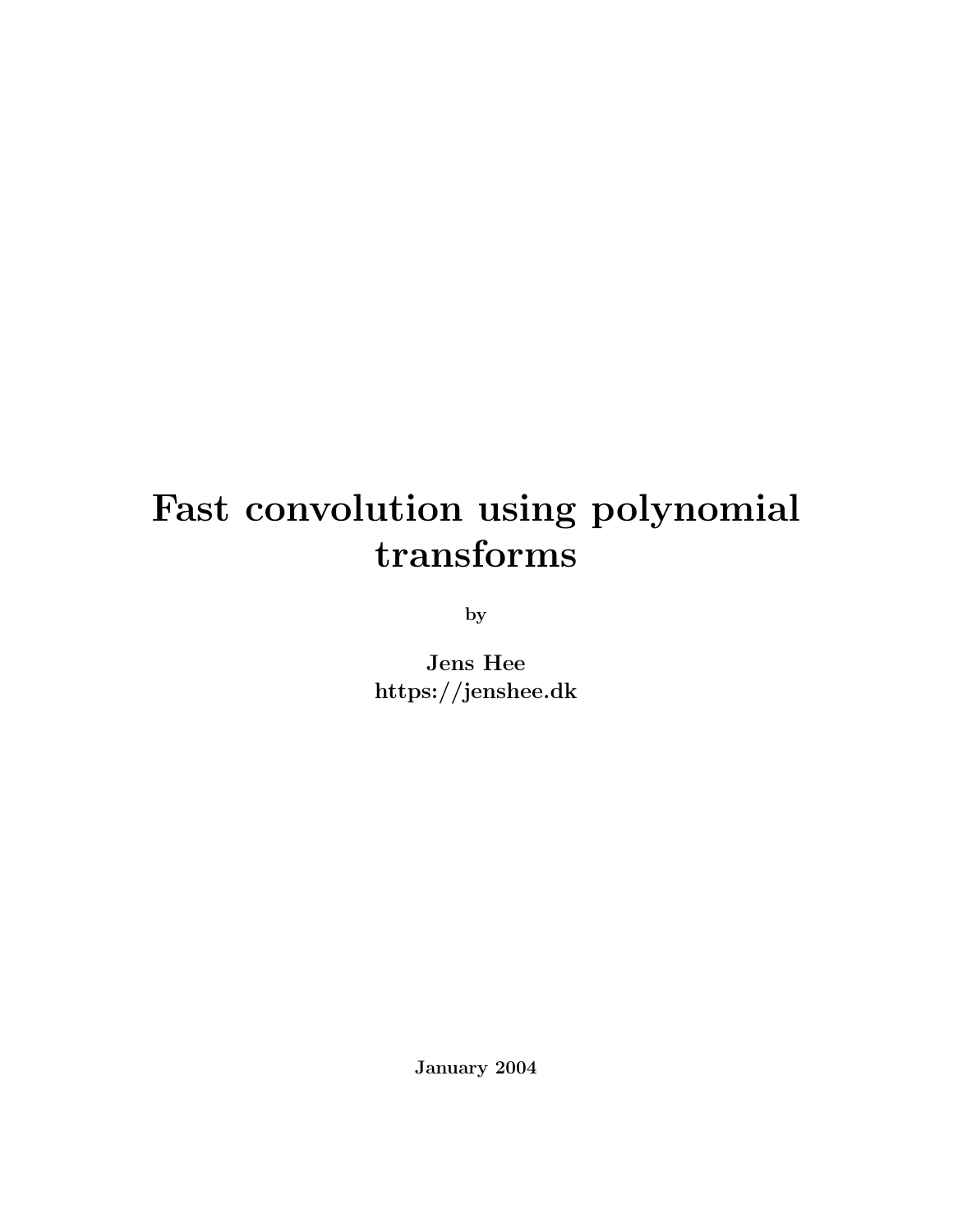## Change log

#### 3. November 2003

1. Document started.

#### 22. November 2003

1. Program example added.

#### 1. January 2004

1. Program example with new font.

#### 13. March 2020

1. Meta data added.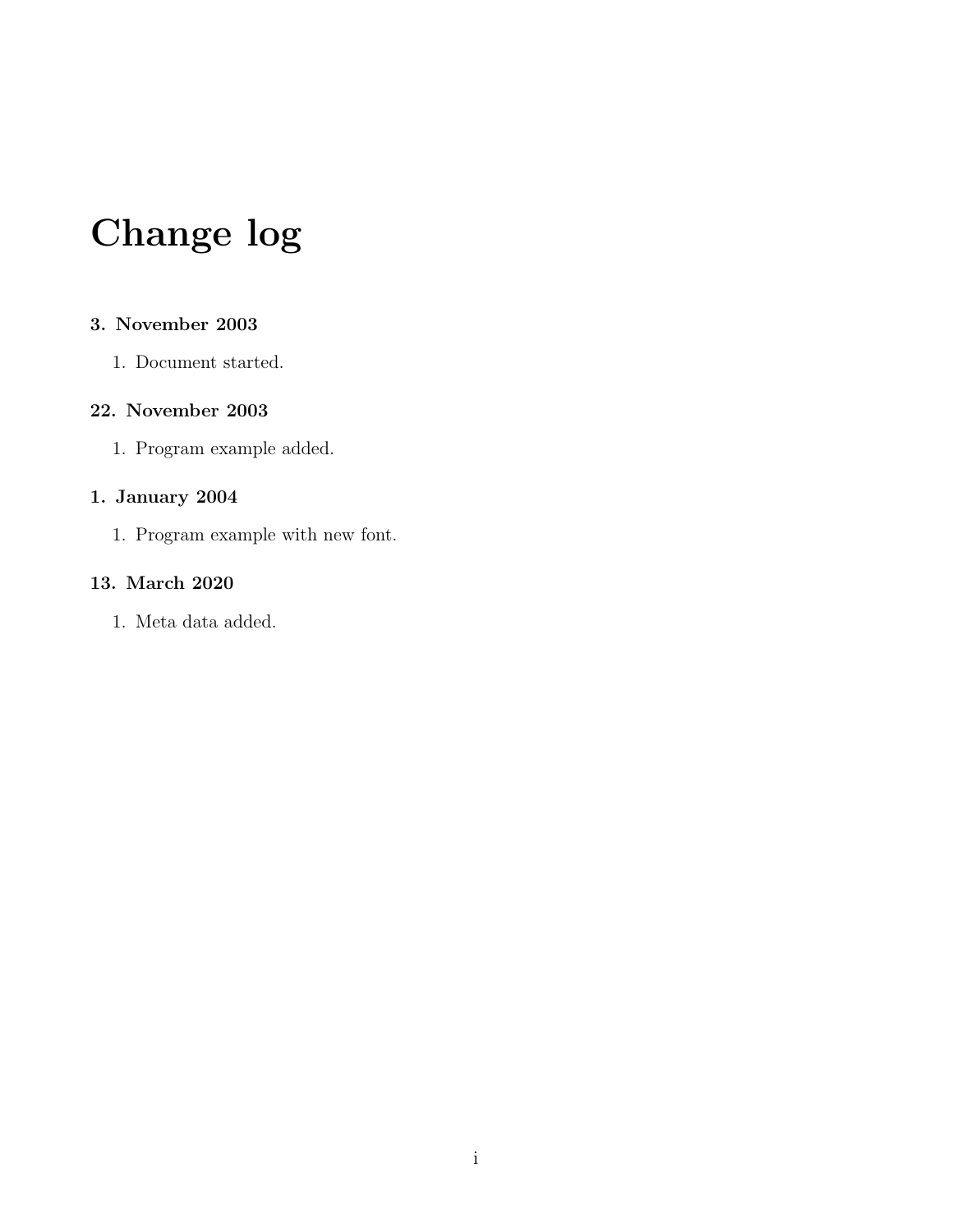## **Contents**

|              | 1 Introduction                                        | $\mathbf{1}$                          |
|--------------|-------------------------------------------------------|---------------------------------------|
| $\mathbf{2}$ | <b>Basic facts</b><br>2.1<br>2.2                      | $\overline{2}$<br>$\overline{2}$<br>3 |
| 3            | Circular convolution                                  | $\overline{\mathbf{4}}$               |
|              | Computation of polynomial products modulo $(Z^N - 1)$ | $\mathbf{5}$                          |
| 5            | Computation of polynomial products modulo $(Z^N + 1)$ | 6                                     |
| 6            | Computation of polynomial transforms<br>6.1<br>6.2    | 8<br>8<br>9                           |
|              | A The Chinese Remainder Theorem                       | 11                                    |
|              | <b>B</b> The Polynomial Transform                     | 12                                    |
|              | C Program example                                     | 13                                    |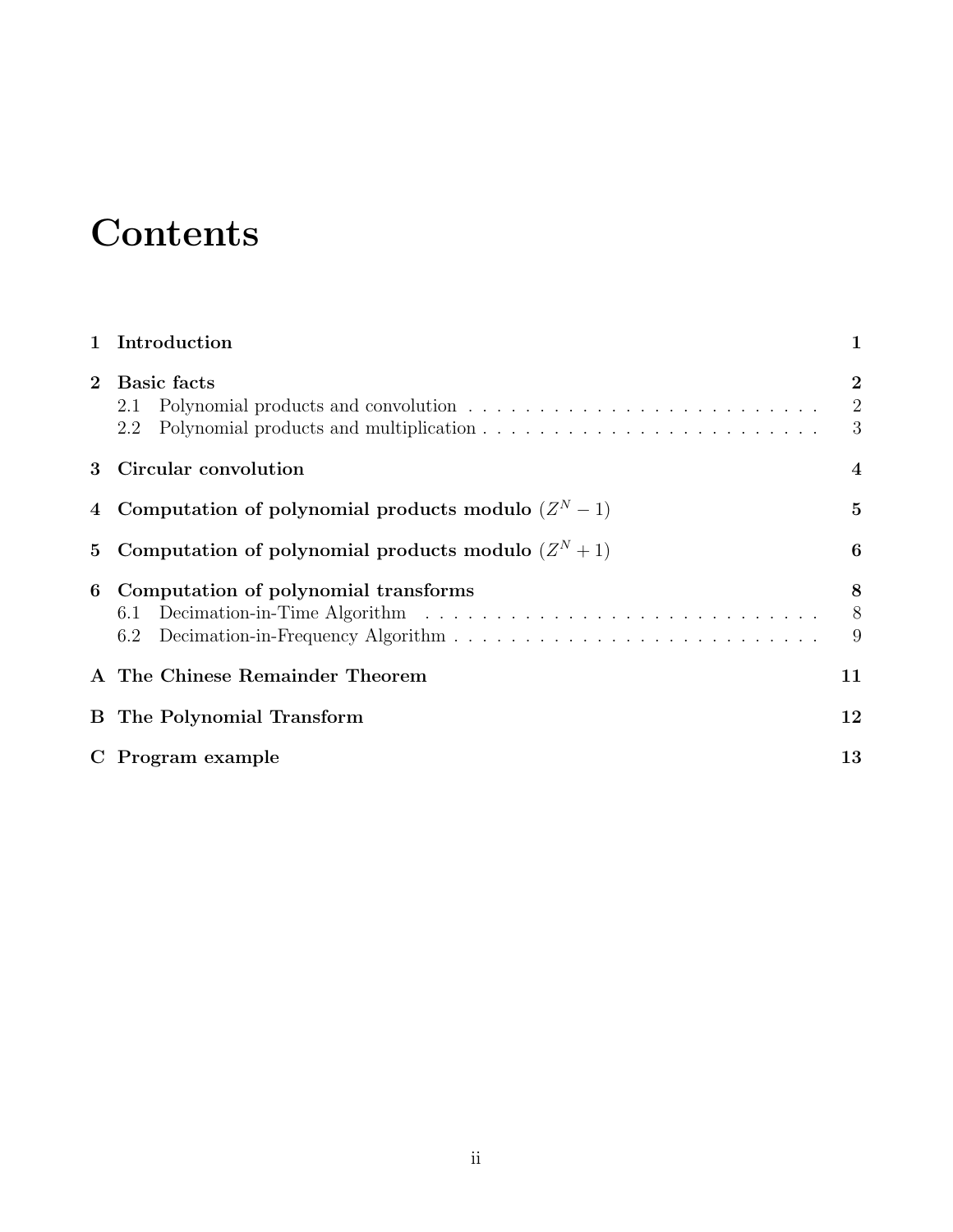### <span id="page-3-0"></span>Introduction

In the following an algorithm for fast computation of the convolution of two sequences of equal length is reviewed. Fast convolution is of great importance in digital filtering and it is in this area most research has been made. However, algorithms for fast multiplication of large numbers can also benefit from the theory of convolution especially convolution of sequences of rational numbers.

The method was first proposed by H. J. Nussbaumer who has given a description in his book "Fast Fourier Transforms and Convolution Algorithms", together with other efficient methods for fast convolution. A more thorough description can be found in his paper "Fast Polynomial Transform Algorithms for Digital Convolution" IEEE Trans. ASSP april 1980.

The method is based on the computation of polynomial products using the Chinese remainder theorem and polynomial transforms. It does not require any real number operations and is therefore well suited for computations on sequences of integers and rational numbers. Although it may seem rather cumbersome it turns out to give substantial savings in the number of arithmetic operations required, the asymptotic behavior being of the order  $NlogN$  where N is the length of the input sequences.

The presentation given in the following will hopefully add to the understanding of the method.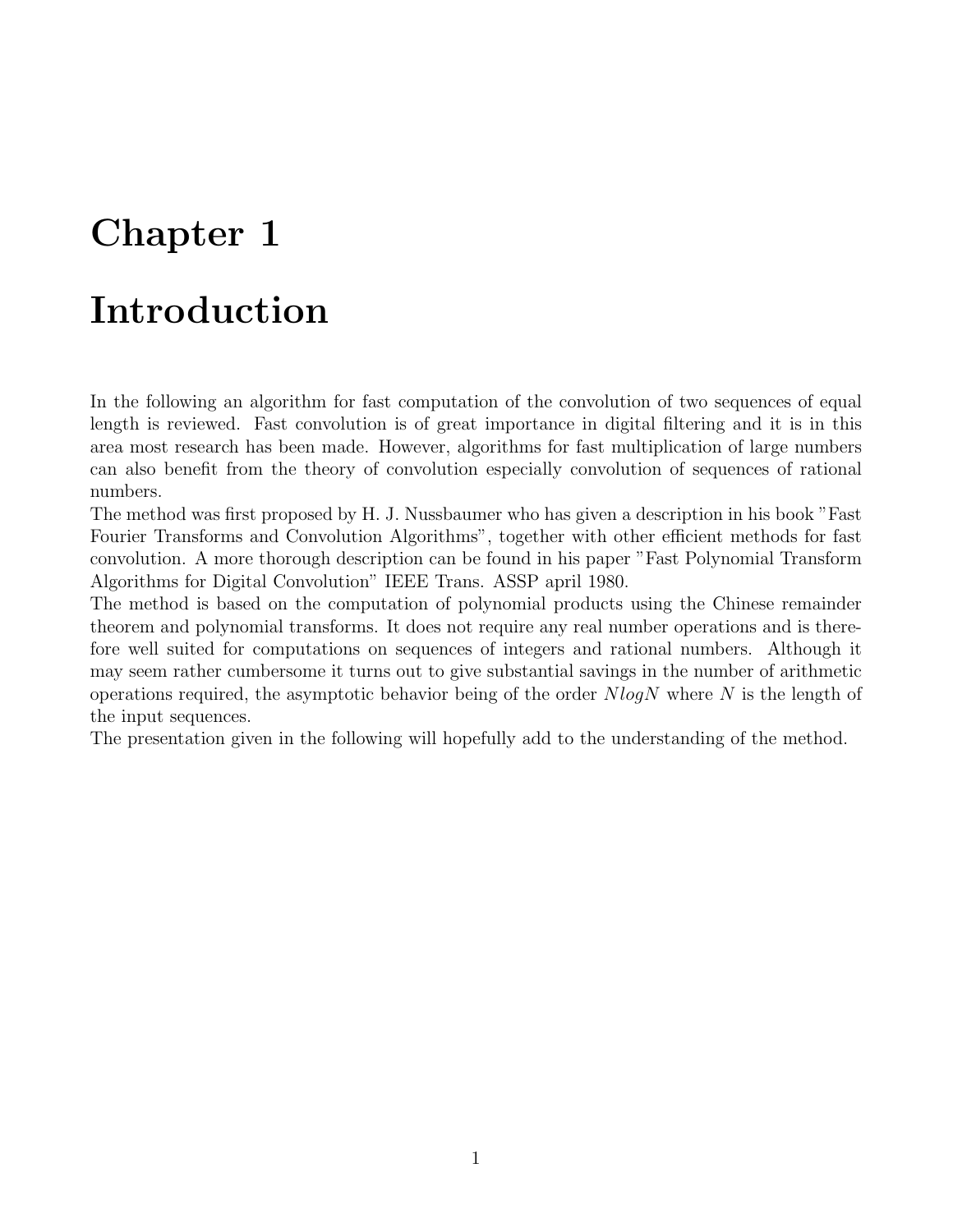### <span id="page-4-0"></span>Basic facts

Before introducing the algorithm, some basic facts are given about how convolution and integer multiplication can be viewed as a product of two polynomials.

#### <span id="page-4-1"></span>2.1 Polynomial products and convolution

In general the convolution of two sequences is given by:

$$
y_k = \sum_{n = -\infty}^{\infty} h_n x_{k-n} \qquad -\infty < k < \infty
$$

For finite sequences of length N the convolution is a sequence of length  $2N - 1$  given by:

$$
y_k = \sum_{n=0}^{N-1} h_n x_{k-n} \qquad k = 0, ..., 2N - 2
$$

where it is assumed that  $x_k = 0$  for  $n < 0$  and  $n > N - 1$ .

It will now be shown that this is equivalent to finding the coefficients of the product of two polynomials.

Given two polynomials of degree  $N - 1$ :

$$
X(Z) = \sum_{n=0}^{N-1} x_n Z^n
$$

$$
H(Z) = \sum_{n=0}^{N-1} h_n Z^n
$$

then the product of the two polynomials is a polynomial of degree  $2N - 2$  given by:

$$
Y(Z) = H(Z)X(Z)
$$
  
= 
$$
\sum_{n=0}^{2N-2} y_n Z^n
$$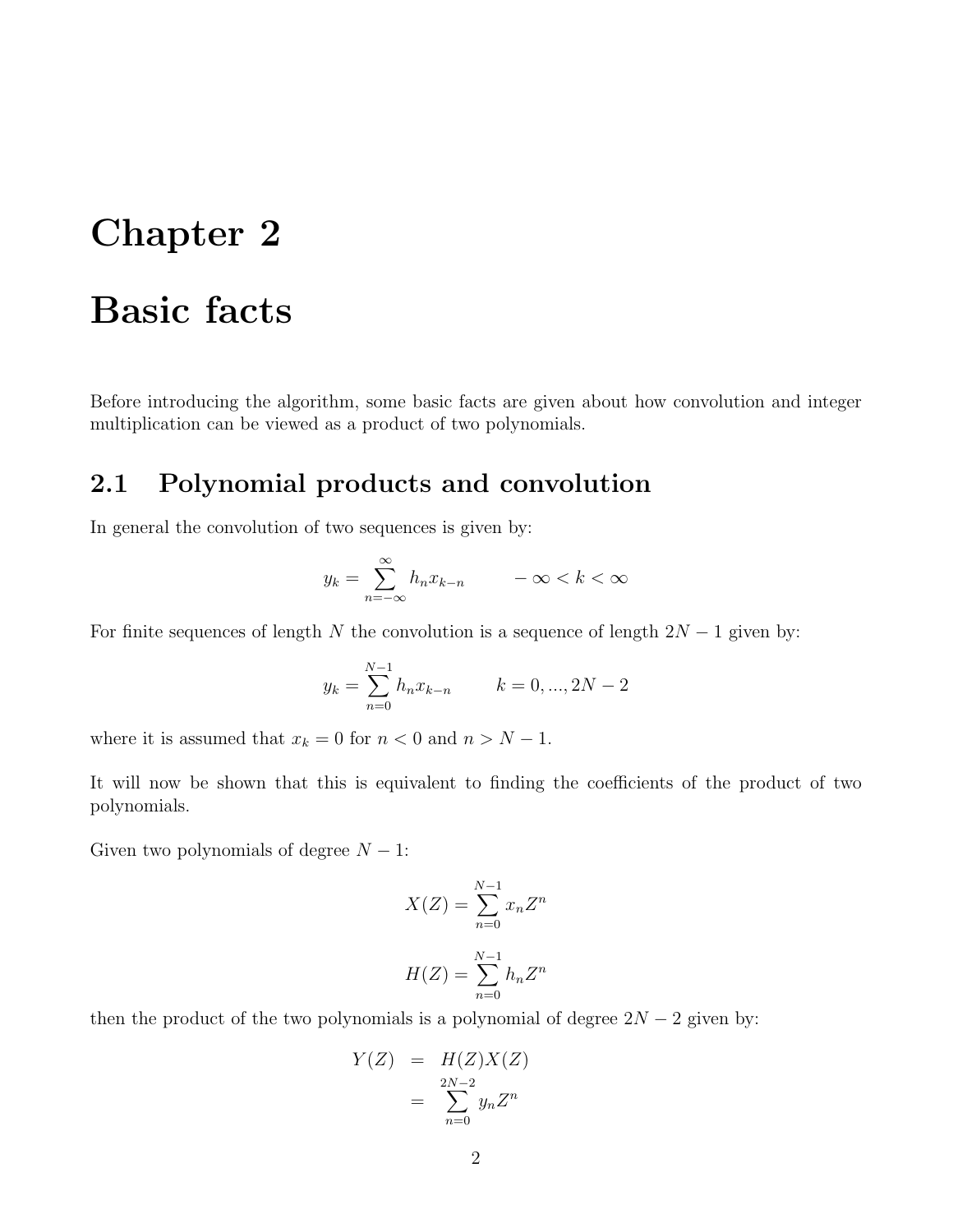$$
= \sum_{n=0}^{N-1} h_n Z^n \sum_{n=0}^{N-1} x_n Z^n
$$

$$
= \sum_{n=0}^{N-1} \sum_{m=0}^{N-1} h_n x_m Z^{n+m}
$$

$$
= \sum_{n=0}^{N-1} \sum_{k=n}^{N-1+n} h_n x_{k-n} Z^k
$$

If we let  $x_n = 0$  for  $n < 0$  and  $n > N - 1$ , then  $Y(Z)$  can be written:

$$
Y(Z) = \sum_{k=0}^{2N-2} \sum_{n=0}^{N-1} h_n x_{k-n} Z^k
$$

and the coefficients  $y_k$  are given by:

$$
y_k = \sum_{n=0}^{N-1} h_n x_{k-n} \qquad k = 0, ..., 2N-2
$$

This shows that the sequence y is the convolution of the sequences x and  $h$ , or inversely, the convolution of two sequences can be computed by a polynomial product.

#### <span id="page-5-0"></span>2.2 Polynomial products and multiplication

Any two N-digit integers  $A$  and  $B$  can in a positional number system with base  $b$  be written:

$$
A = \sum_{n=0}^{N-1} x_n b^n
$$

$$
B = \sum_{n=0}^{N-1} h_n b^n
$$

substituting  $Z$  for  $b$  one obtains two polynomials:

$$
X(Z) = \sum_{n=0}^{N-1} x_n Z^n
$$

$$
H(Z) = \sum_{n=0}^{N-1} h_n Z^n
$$

and consequently:

$$
AB = H(Z)X(Z) \qquad \text{for } Z = b
$$

This shows that multiplication of two integers can be computed by a polynomial product followed by an evaluation of the resulting polynomial for  $Z = b$ .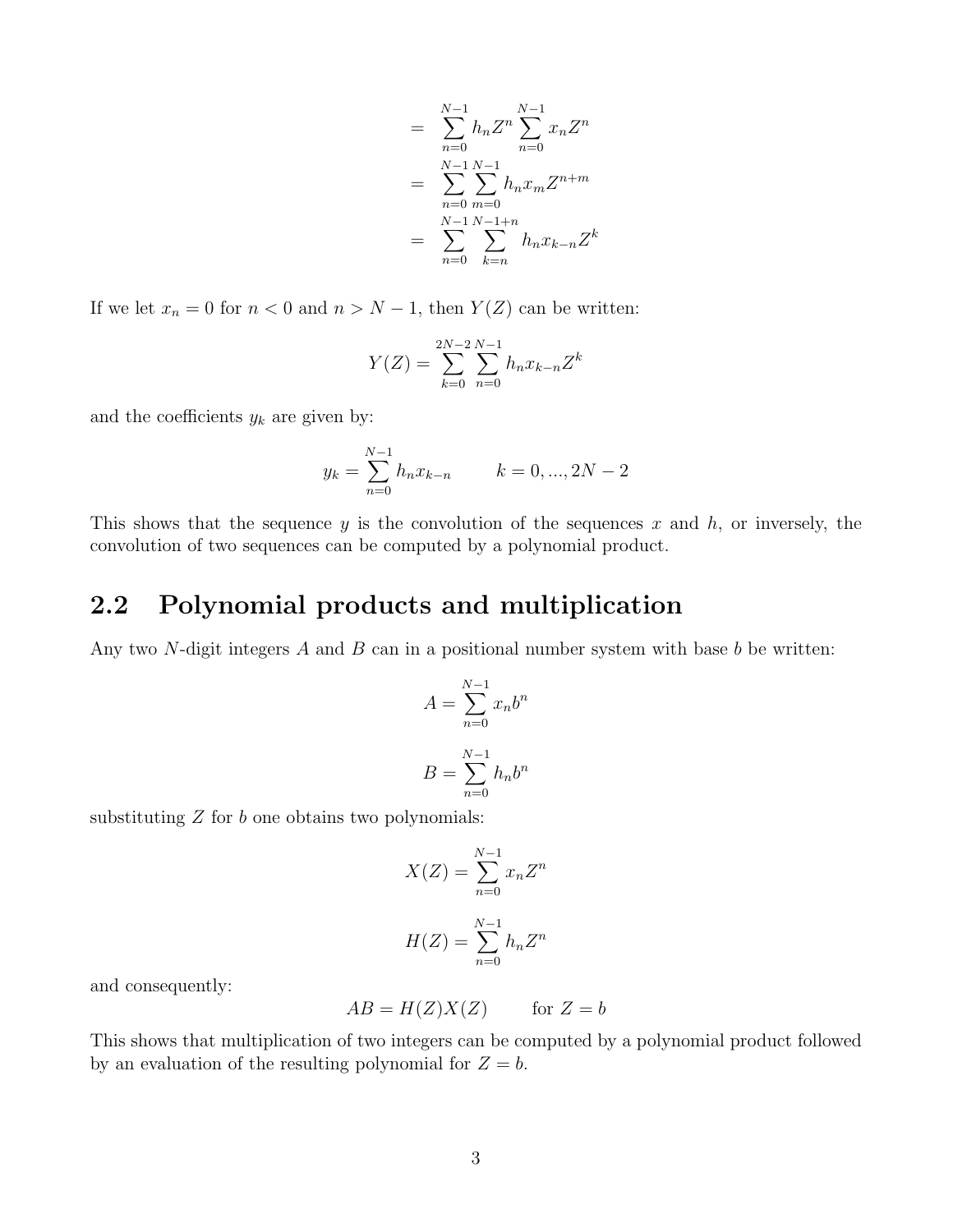### <span id="page-6-0"></span>Circular convolution

As seen from the previous section the problem of convoluting two sequences as well as multiplication of two integers can be stated:

$$
y_k = \sum_{n=0}^{N-1} h_n x_{k-n} \qquad k = 0, ..., 2N - 2
$$

or alternatively:

$$
Y(Z) = H(Z)X(Z)
$$

However, the algorithm described in the following section can only be used to compute the circular convolution given by:

$$
y_k = \sum_{n=0}^{N-1} h_n x_{k-n} \qquad k = 0, ..., N-1
$$

where all indices in the summation are modulo N.

or alternatively:

$$
Y(Z) \equiv H(Z)X(Z) \qquad \text{modulo}(Z^N - 1)
$$

here and in the following the term on the left hand side denotes the polynomial in the equivalence class having the degree L, where  $0 \le L \le N - 1$ .

The limitation to circular convolution is not a serious problem since an ordinary convolution is identical to a circular convolution if the sequences  $x$  and  $h$  are extended with zeros to the double length.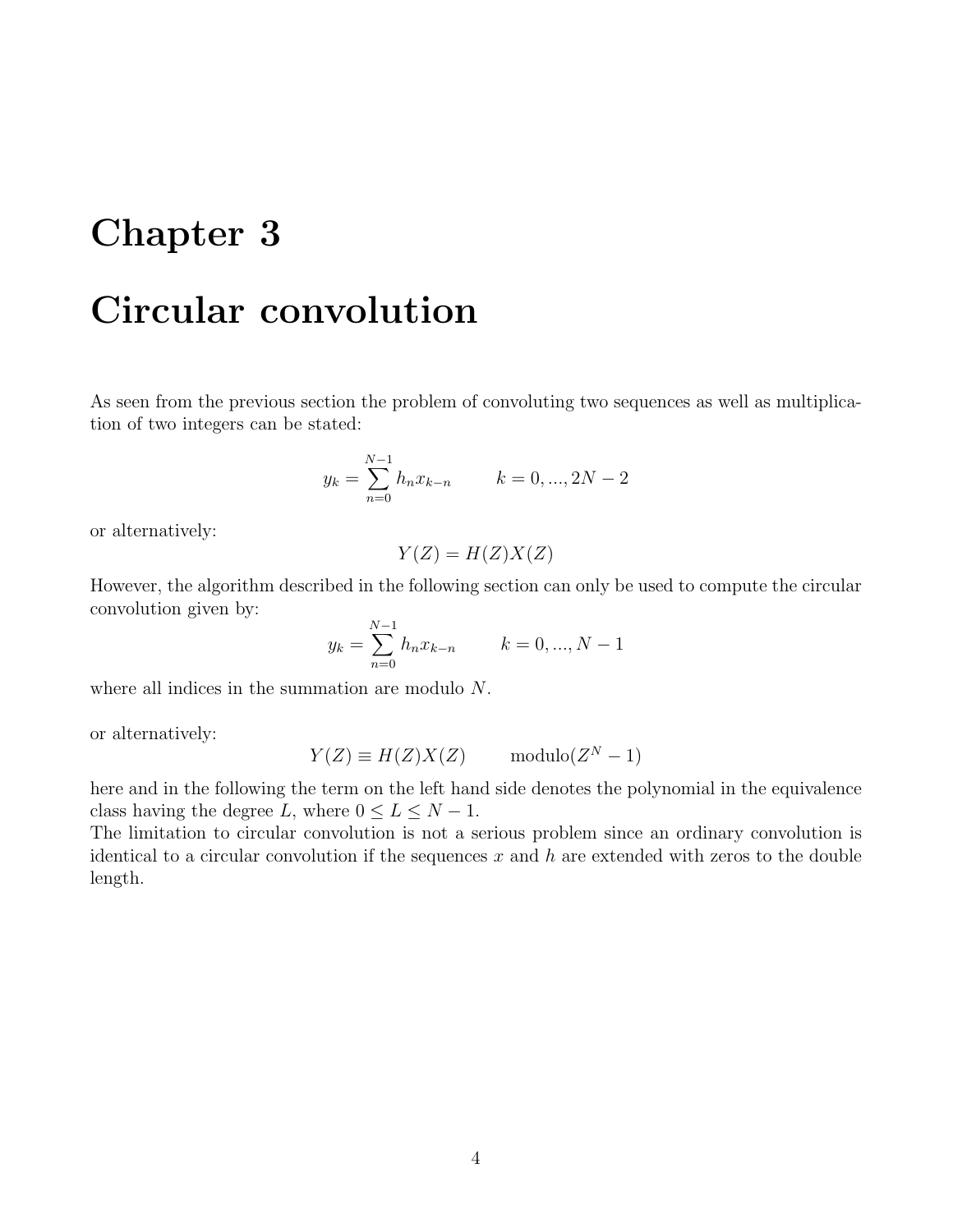## <span id="page-7-0"></span>Computation of polynomial products  ${\bf modulo} \,\, (Z^N-1)$

The problem considered in this section is the computation of polynomial products modulo  $(Z^N-1)$ :

 $Y(Z) \equiv H(Z)X(Z)$  modulo $(Z^N - 1)$ 

In the following only values of  $N = 2<sup>t</sup>$  are considered although the basic idear behind the algorithm can be used for other values of N.

The first step is to reduce the complexity of the problem by using the Chinese remainder theorem (see appendix A). Since  $N = 2^t$ ,  $(Z^N - 1)$  can be factorized as:

$$
Z^N - 1 = (Z^{N/2} + 1)(Z^{N/2} - 1)
$$

and  $Y(Z)$  can be written:

$$
Y(Z) \equiv \frac{1}{2}(Z^{N/2} + 1)Y_1(Z) - (Z^{N/2} - 1)Y_2(Z) \quad \text{modulo } (Z^N - 1)
$$

where:

$$
Y_1(Z) \equiv H_1(Z)X_1(Z) \mod (Z^{N/2} - 1)
$$
  
\n
$$
X_1(Z) \equiv X(Z) \mod (Z^{N/2} - 1)
$$
  
\n
$$
H_1(Z) \equiv H(Z) \mod (Z^{N/2} - 1)
$$
  
\n
$$
Y_2(Z) \equiv H_2(Z)X_2(Z) \mod (Z^{N/2} + 1)
$$
  
\n
$$
X_2(Z) \equiv X(Z) \mod (Z^{N/2} + 1)
$$
  
\n
$$
H_2(Z) \equiv H(Z) \mod (Z^{N/2} + 1)
$$

The computation of Y from  $Y_1$  and  $Y_2$  is strait forward and the problem is reduced to computing  $Y_1$  and  $Y_2$ .

 $Y_1$  is a polynomial product modulo  $(Z^{N/2}-1)$  and can be recursively computed by use of the above method.  $Y_2$ , on the other hand, is a polynomial product modulo  $(Z^{N/2}+1)$ . The computational procedure for this problem is described in the following section.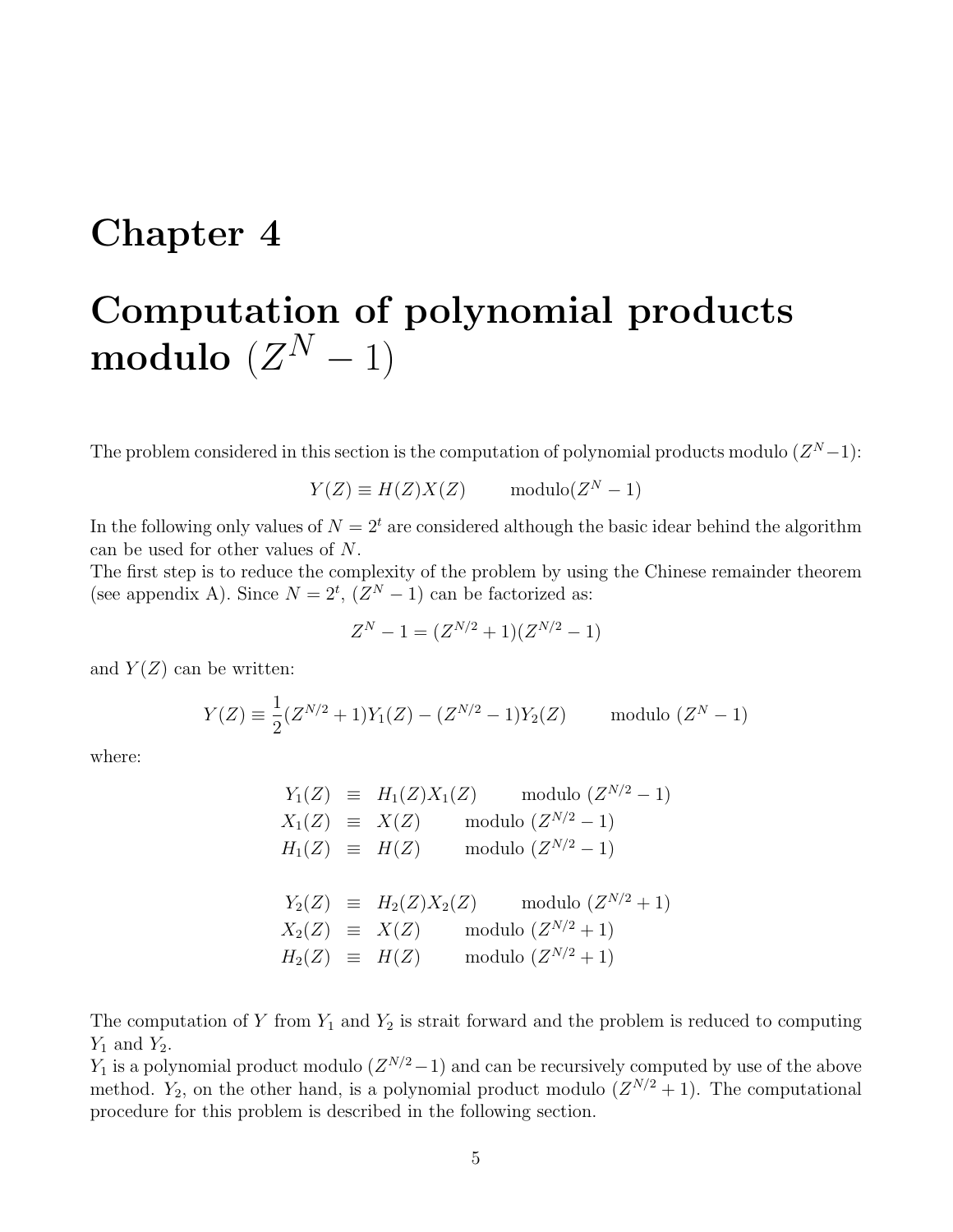## <span id="page-8-0"></span>Computation of polynomial products  ${\bf modulo} \,\, (Z^N+1)$

The problem considered in this section is the computation of polynomial products modulo  $(Z^N+1)$ :

 $Y(Z) \equiv H(Z)X(Z)$  modulo $(Z^N + 1)$ 

where  $N = 2^t$ .

First  $X$ ,  $H$  and  $Y$  are rewritten as two-dimensional polynomials:

$$
X'(Z, Z_1) = \sum_{n=0}^{L_1-1} \sum_{m=0}^{L_2-1} x_{L_1m+n} Z_1^m Z^n = \sum_{n=0}^{L_1-1} Q_n(Z_1) Z^n
$$
  
\n
$$
H'(Z, Z_1) = \sum_{n=0}^{L_1-1} \sum_{m=0}^{L_2-1} h_{L_1m+n} Z_1^m Z^n = \sum_{n=0}^{L_1-1} R_n(Z_1) Z^n
$$
  
\n
$$
Y'(Z, Z_1) = \sum_{n=0}^{L_1-1} \sum_{m=0}^{L_2-1} y_{L_1m+n} Z_1^m Z^n = \sum_{n=0}^{L_1-1} S_n(Z_1) Z^n
$$

where  $Q_n$ ,  $R_n$  and  $S_n$  are polynomials in  $Z_1$  of degree  $L_2 - 1$ ,  $Z_1 = Z^{L_1}$  and  $L_1 L_2 = N$ . Since:

$$
X'(Z, Z_1) \equiv X(Z) \quad \text{modulo } (Z^{L_1} - Z_1) \nH'(Z, Z_1) \equiv H(Z) \quad \text{modulo } (Z^{L_1} - Z_1) \nY'(Z, Z_1) \equiv Y(Z) \quad \text{modulo } (Z^{L_1} - Z_1) \nZ_1^{L_2} + 1 \equiv Z^N + 1 \quad \text{modulo } (Z^{L_1} - Z_1)
$$

the polynomial product  $HX$  modulo  $(Z<sup>N</sup> + 1)$  can be expressed by:

$$
P'(Z, Z_1) \equiv H'(Z, Z_1)X'(Z, Z_1) \text{ modulo } (Z^{L_1} - Z_1)
$$
  
 
$$
Y'(Z, Z_1) \equiv P'(Z, Z_1) \text{ modulo } (Z_1^{L_2} + 1)
$$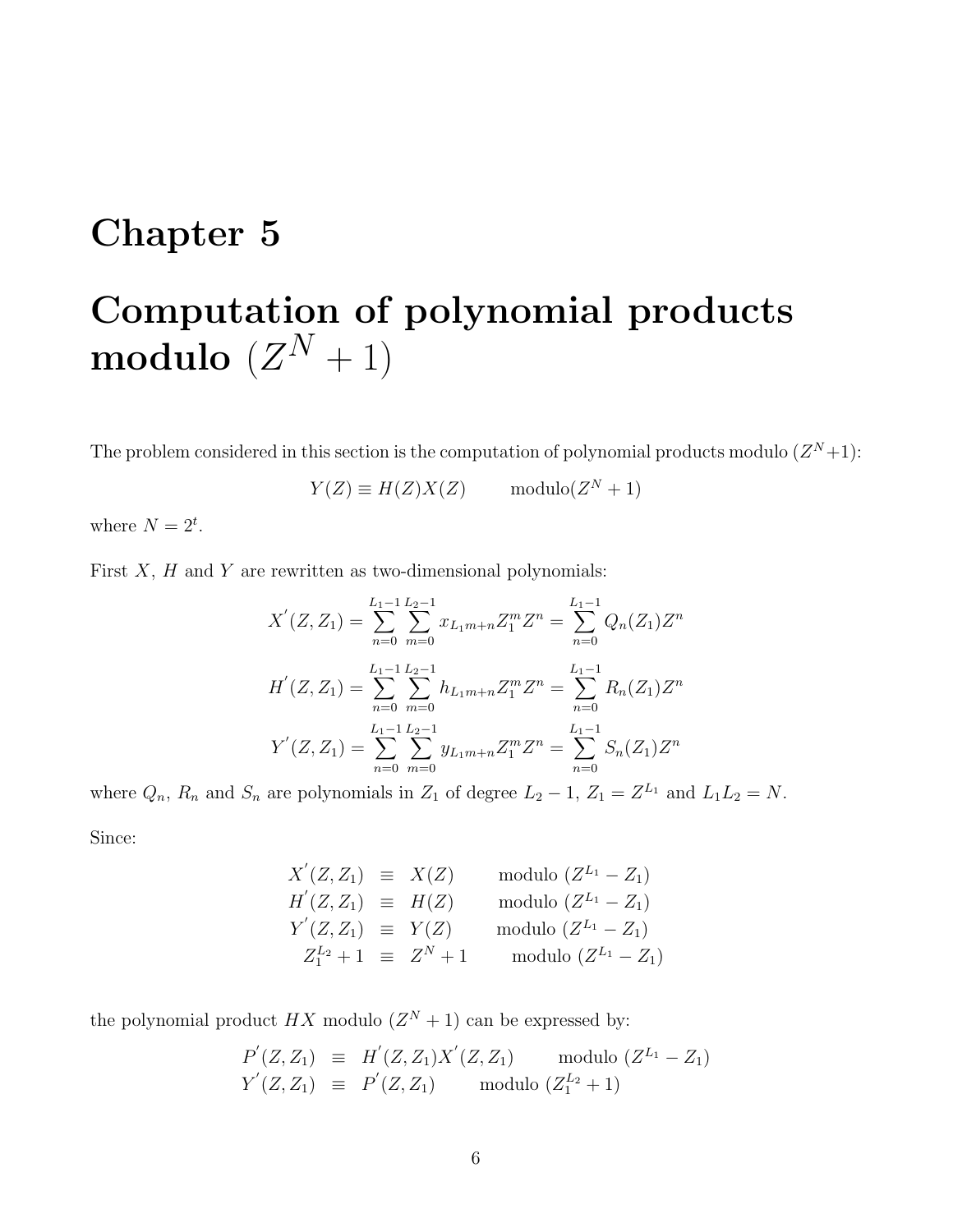or alternatively:

$$
U'(Z, Z_1) \equiv H'(Z, Z_1)X'(Z, Z_1) \text{ modulo } (Z_1^{L_2} + 1)
$$
  
\n
$$
V'(Z, Z_1) \equiv U'(Z, Z_1) \text{ modulo } (Z^{L_1} - Z_1)
$$
  
\n
$$
Y'(Z, Z_1) \equiv V'(Z, Z_1) \text{ modulo } (Z_1^{L_2} + 1)
$$

The computation of Y' from U' is strait forward and the problem is reduced to finding  $U'$ .

 $U'(Z, Z_1)$  can be written:

$$
U'(Z, Z_1) = \sum_{n=0}^{2L_1 - 2} U_n(Z_1) Z^n
$$

where  $U_n$  is a polynomial in  $Z_1$  of degree  $L_2 - 1$ .

and consequently:

$$
U_k(Z_1) \equiv \sum_{n=0}^{L_1-1} R_n(Z_1) Q_{k-n}(Z_1) \quad \text{modulo } (Z_1^{L_2} + 1) \quad k = 0, ..., 2L_1 - 2
$$

if we in the summation let  $Q_n(Z) = 0$  for  $n < 0$  and  $n > L_1 - 1$ .

Now letting  $R_n(Z_1) = Q_n(Z_1) = 0$  for  $L_1 \le n \le 2L_1 - 1$ ,  $U_{2L_1-1}(Z_1) = 0$  and taking all indices modulo  $2L_1$  then  $U_k(Z_1)$  can be written:

$$
U_k(Z_1) \equiv \sum_{n=0}^{2L_1 - 1} R_n(Z_1) Q_{k-n}(Z_1) \quad \text{modulo } (Z_1^{L_2} + 1) \quad k = 0, ..., 2L_1 - 1
$$

This shows that the sequence  $U_k$  is a circular convolution of the sequences  $R_n$  and  $Q_n$  and consequently can be computed using polynomial transforms (see Appendix B). As a result one has:

$$
U_k(Z_1) \equiv \frac{1}{2L_1} \sum_{n=0}^{2L_1 - 1} \overline{R}_n(Z_1) \overline{Q}_n(Z_1) Z_1^{-(L_2/L_1)nk} \quad \text{modulo } (Z_1^{L_2} + 1) \quad k = 0, ..., 2L_1 - 1
$$

where:

$$
\overline{Q}_n(Z_1) = \sum_{k=0}^{2L_1 - 1} Q_k(Z_1) Z_1^{(L_2/L_1)kn} \quad \text{modulo } (Z_1^{L_2} + 1) \quad n = 0, ..., 2L_1 - 1
$$

$$
\overline{R}_n(Z_1) = \sum_{k=0}^{2L_1 - 1} R_k(Z_1) Z_1^{(L_2/L_1)kn} \quad \text{modulo } (Z_1^{L_2} + 1) \quad n = 0, ..., 2L_1 - 1
$$

 $L_2 \geq L_1$  since  $L_2/L_1$  must be an integer. It has been shown that the best choice for  $L_1$  and  $L_2$  is the one that gives the least quotient (see Nussbaumer).

The polynomial products  $\overline{Q}_n \overline{R}_n$  modulo  $Z_1^{L_2} + 1$  is computed by recursive use of the above method and the final problem is to find an efficient method for computing the polynomial transforms. This is described in the next section.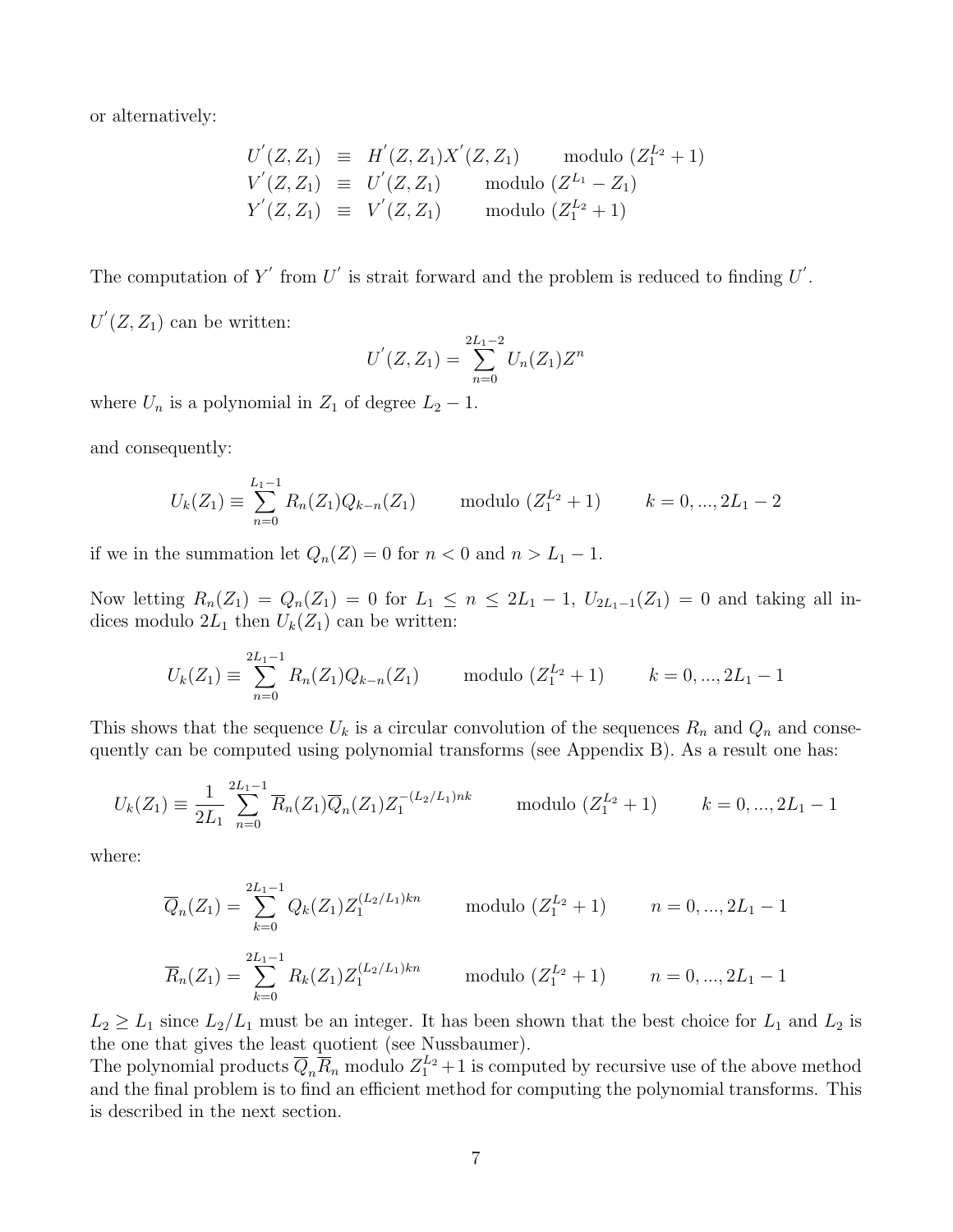### <span id="page-10-0"></span>Computation of polynomial transforms

The problem considered in this section is the computation of polynomial transforms of the form:

$$
Y_k(Z) \equiv \sum_{n=0}^{N-1} X_n(Z) Z^{Pkn} \quad \text{modulo } (Z^L + 1) \quad k = 0, ..., N - 1
$$

where  $P = 2L/N$ , P being an integer.

The polynomial transform is similar to the DFT and can be computed correspondingly, that is, using an FFT-like algorithm. The presentation and notation given in the next section is very similar to the presentation given in standard textbooks on FFT.

#### <span id="page-10-1"></span>6.1 Decimation-in-Time Algorithm

By splitting the polynomial sequence  $X$  into two sequences using the even and odd indices one obtains:

$$
Y_k(Z) \equiv \sum_{n=0}^{N-1} X_n(Z) Z^{Pkn}
$$
  
\n
$$
\equiv \sum_{n \text{ even}}^{N-1} X_n(Z) Z^{Pkn} + \sum_{n \text{ odd}} X_n(Z) Z^{Pkn}
$$
  
\n
$$
\equiv \sum_{n=0}^{N/2-1} X_{2n}(Z) Z^{2Pkn} + Z^{Pk} \sum_{n=0}^{N/2-1} X_{2n+1}(Z) Z^{2Pkn} \quad \text{modulo } (Z^L + 1)
$$

and

$$
Y_{k+N/2}(Z) \equiv \sum_{n=0}^{N/2-1} X_{2n}(Z) Z^{2Pkn} + Z^{Pk} Z^{PN/2} \sum_{n=0}^{N/2-1} X_{2n+1}(Z) Z^{2Pkn}
$$
  

$$
\equiv \sum_{n=0}^{N/2-1} X_{2n}(Z) Z^{2Pkn} - Z^{Pk} \sum_{n=0}^{N/2-1} X_{2n+1}(Z) Z^{2Pkn} \quad \text{modulo } (Z^L + 1)
$$

By recursively using the procedure on the new sequences, one obtains an algorithm equivalent to the Decimation-in-Time FFT-algorithm as shown on Figure [6.1.](#page-12-0)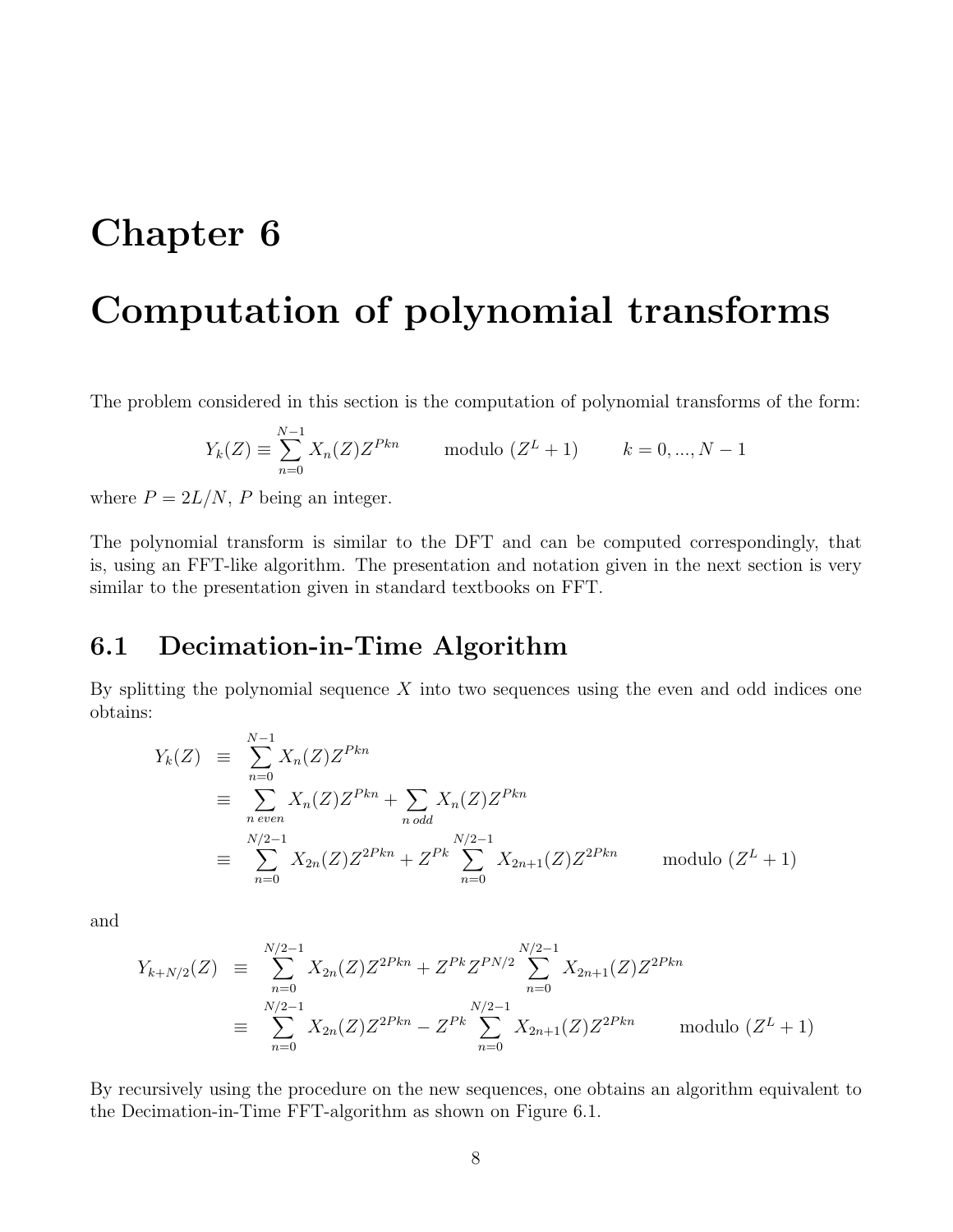#### <span id="page-11-0"></span>6.2 Decimation-in-Frequency Algorithm

By splitting the polynomial sequence  $X$  into two sequences using the first and second half one obtains:

$$
Y_k(Z) = \sum_{n=0}^{N-1} X_n(Z) Z^{Pkn}
$$
  
\n
$$
= \sum_{n=0}^{N/2-1} X_n(Z) Z^{Pkn} + \sum_{n=N/2}^{N-1} X_n(Z) Z^{Pkn}
$$
  
\n
$$
= \sum_{n=0}^{N/2-1} X_n(Z) Z^{Pkn} + Z^{PkN/2} \sum_{n=0}^{N/2-1} X_{n+N/2}(Z) Z^{Pkn}
$$
  
\n
$$
= \sum_{n=0}^{N/2-1} (X_n(Z) + (-1)^k X_{n+N/2}(Z)) Z^{Pkn} \quad \text{modulo } (Z^L + 1)
$$

and

$$
Y_{2k}(Z) \equiv \sum_{n=0}^{N/2-1} (X_n(Z) + X_{n+N/2}(Z)) Z^{2Pkn} \quad \text{modulo } (Z^L + 1)
$$
  

$$
Y_{2k+1}(Z) \equiv \sum_{n=0}^{N/2-1} (X_n(Z) - X_{n+N/2}(Z)) Z^{Pn} Z^{2Pkn} \quad \text{modulo } (Z^L + 1)
$$

By recursively using the procedure on the new sequences, one obtains an algorithm equivalent to the Decimation-in-Frequency FFT-algorithm as shown on Figure [6.2.](#page-12-1)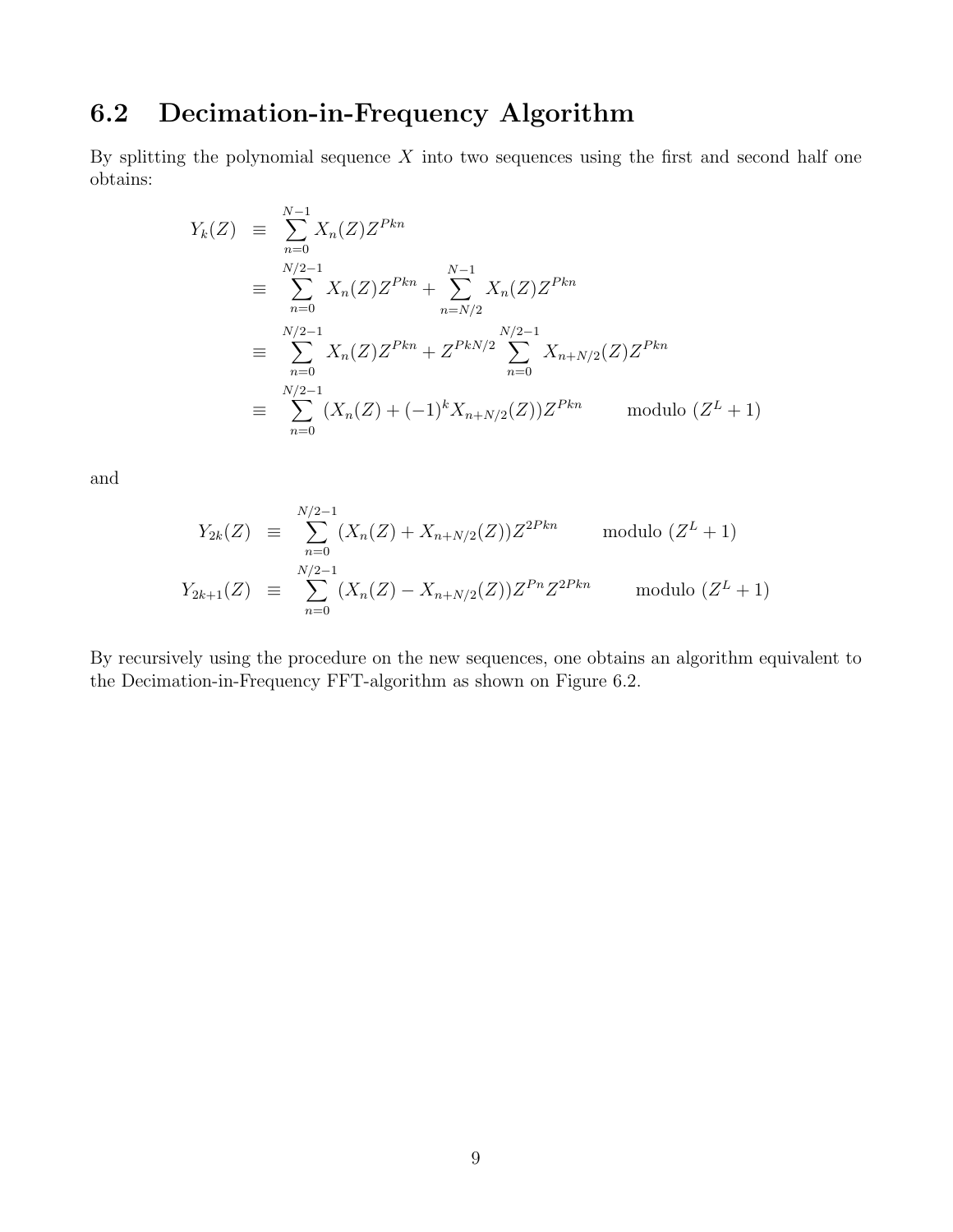

<span id="page-12-0"></span>Figure 6.1: First step of Decimation-in-Time algorithm



<span id="page-12-1"></span>Figure 6.2: First step of Decimation-in-Frequency algorithm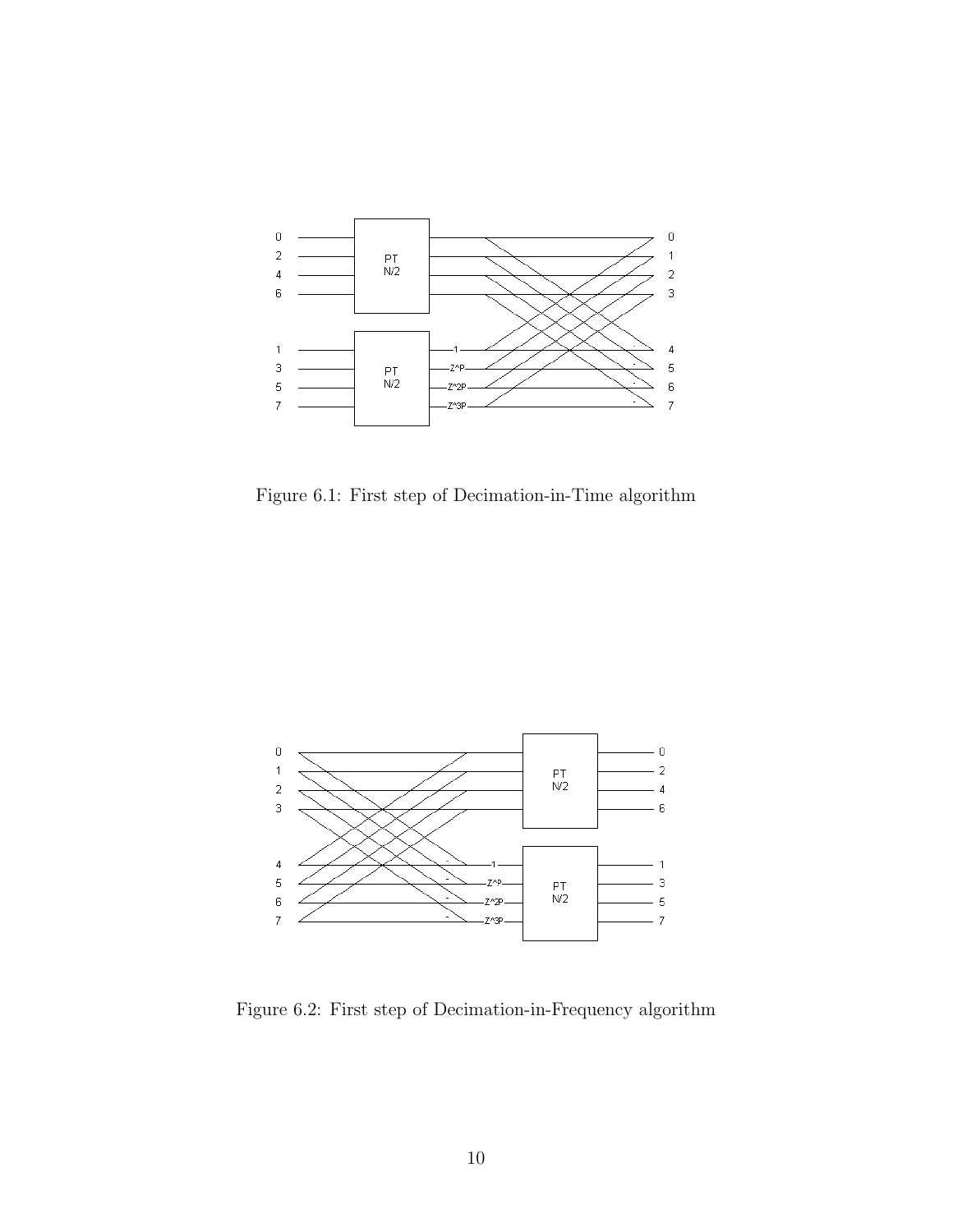# <span id="page-13-0"></span>Appendix A The Chinese Remainder Theorem

Traditionally the Chinese remainder theorem has been used to solve a set of k linear congruences:

$$
x \equiv r_i \qquad \text{modulo } p_i \qquad i = 1, ..., k
$$

This problem has a unique solution if  $p_i$  are relative prime in pairs:

$$
x = \sum_{i=1}^{k} P_i T_i r_i
$$
 modulo P

where

$$
P = \prod_{i=1}^{k} p_i
$$

$$
P_i = \prod_{\substack{j=1 \ j \neq i}}^{k} p_j
$$

 $P_iT_i \equiv 1$  modulo  $p_i$ 

The equivalent theorem for polynomials is then:

$$
X(Z) \equiv \sum_{i=1}^{k} P_i(Z) T_i(Z) R_i(Z) \quad \text{modulo } P(Z)
$$

if

$$
R_i(Z) \equiv X(Z) \qquad \text{modulo } p_i(Z) \qquad i = 1, ..., k
$$

$$
P(Z) = \prod_{i=1}^k p_i(Z)
$$

$$
P_i(Z) = \prod_{\substack{j=1 \ j \neq i}}^k p_j(Z)
$$

$$
P_i(Z)T_i(Z) \equiv 1 \qquad \text{modulo } p_i(Z)
$$

The  $p_i(Z)$  may not have common factors (usually called relatively prime polynomials).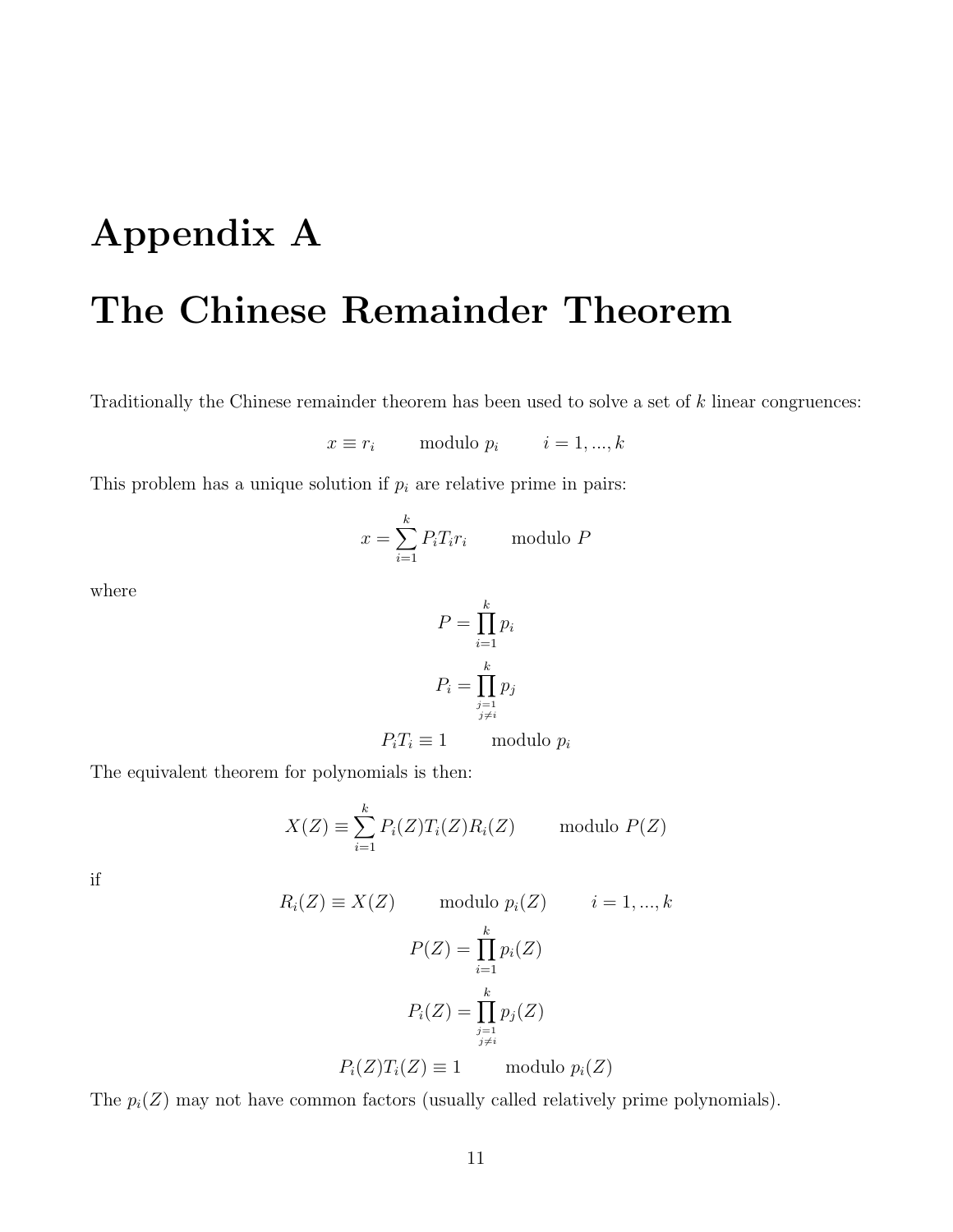## <span id="page-14-0"></span>Appendix B

### The Polynomial Transform

The polynomial transform of a sequence of polynomials is defined by:

$$
\overline{X}_k(Z) \equiv \sum_{n=0}^{N-1} X_n(Z) G^{kn}(Z) \quad \text{modulo } P(Z) \quad k = 0, ..., N-1
$$

- If the following conditions hold:
- 1.  $G^N(Z) \equiv 1 \text{ modulo } P(Z)$
- 2.  $N \neq 0$
- 3.  $G(Z)$  has an inverse modulo  $P(Z)$
- 4.  $\sum_{k=0}^{N-1} G^{qk}(Z) \equiv \begin{cases} 0 \text{ modulo } P(Z) \text{ for } q \not\equiv 0 \text{ modulo } N \\ N \text{ modulo } P(Z) \text{ for } q = 0 \text{ modulo } N \end{cases}$ N modulo  $P(Z)$  for  $q \equiv 0$  modulo N

then the well known convolution property of the DFT also holds for the polynomial transform.

That is, if:

$$
Y_k(Z) \equiv \sum_{n=0}^{N-1} H_n(Z) X_{k-n}(Z) \quad \text{modulo } P(Z) \quad k = 0, ..., N-1
$$

then:

$$
Y_k(Z) \equiv \frac{1}{N} \sum_{n=0}^{N-1} \overline{H}_n(Z) \overline{X}_n(Z) G^{-kn}(Z) \quad \text{modulo } P(Z) \quad k = 0, ..., N-1
$$

where:

$$
\overline{X}_k(Z) \equiv \sum_{n=0}^{N-1} X_n(Z) G^{kn}(Z) \quad \text{modulo } P(Z) \quad k = 0, ..., N-1
$$
  

$$
\overline{H}_k(Z) \equiv \sum_{n=0}^{N-1} H_n(Z) G^{kn}(Z) \quad \text{modulo } P(Z) \quad k = 0, ..., N-1
$$

note that all indices are taken modulo N.

As a special case if we let  $G(Z) = Z^P$  and  $P(Z) = Z^L + 1$  where  $2L = PN$  then it is easily seen that the above conditions for the convolution theorem to be valid are met.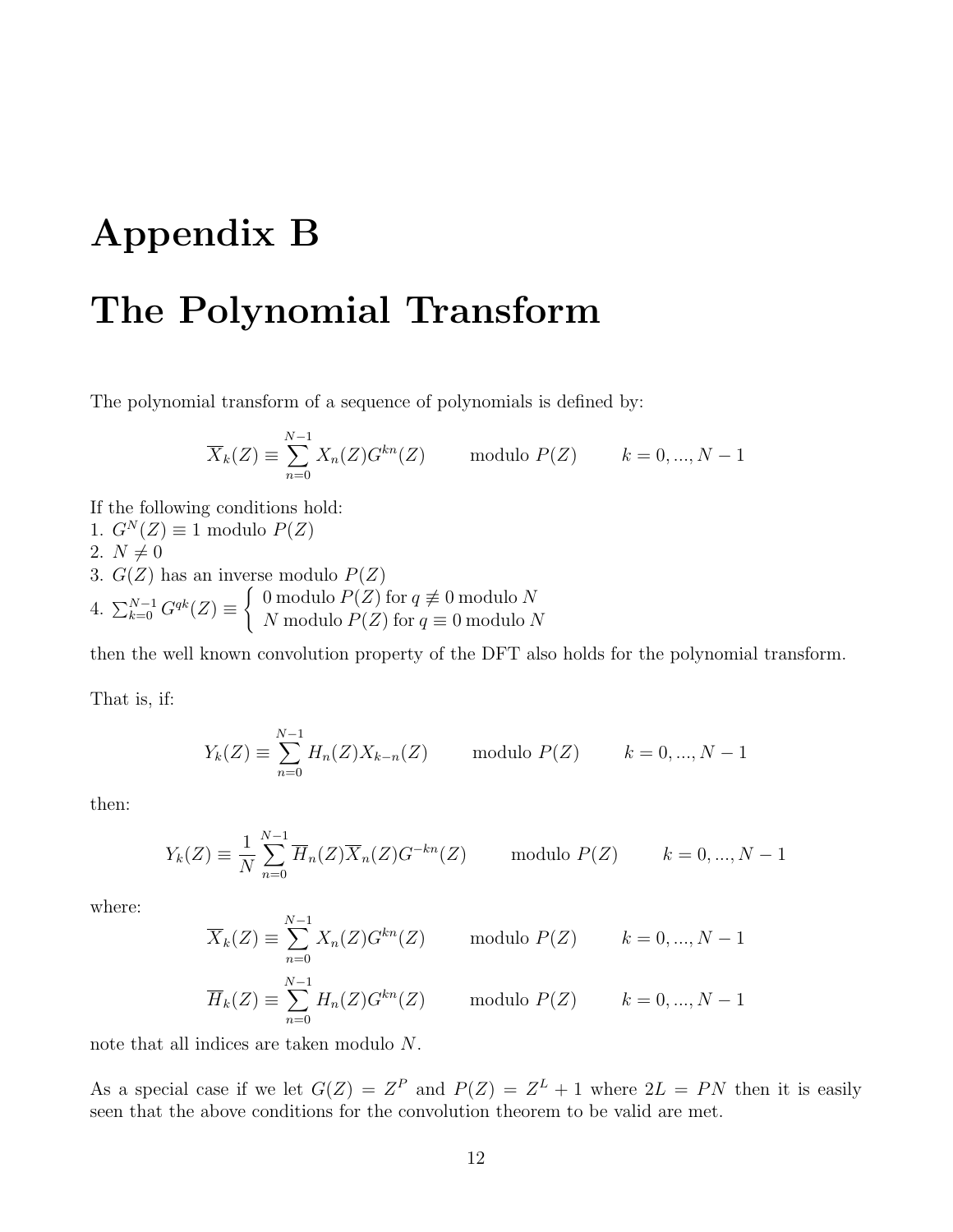## <span id="page-15-0"></span>Appendix C

### Program example

```
#include "stdio.h"
#include "math.h"
const NMax = 65536;const SomeMore = 300;
const PolyTempMax = 256;
#define NUMBERTYPE long
NUMBERTYPE * Global = new NUMBERTYPE[4*NMax + SomeMore];
long CountAdd;
long CountMul;
// Standard circular convolution
void CircConv(long N, NUMBERTYPE *X, NUMBERTYPE *H, NUMBERTYPE *Y)
{
long i, j;
for (i = 0; i < N; i++)Y[i] = 0;
for (i = 0; i < N; i++)for (j = 0; j < N ; j++)if (i + j < N)Y[i + j] += X[j] * H[i];
else
Y[i + j - N] += X[j] * H[i];
}
void WriteResult(long N, NUMBERTYPE *X)
{
long i;
for (i = 0; i < N; i++){
printf("%8d", X[i]);
if ((i % 10) == 9)
print("\n'\n");
}
printf("\langle");
}
void ModuloPlusMinus(long N, long X)
{
long i;
NUMBERTYPE Temp;
for (i = 0; i < N; i++){
```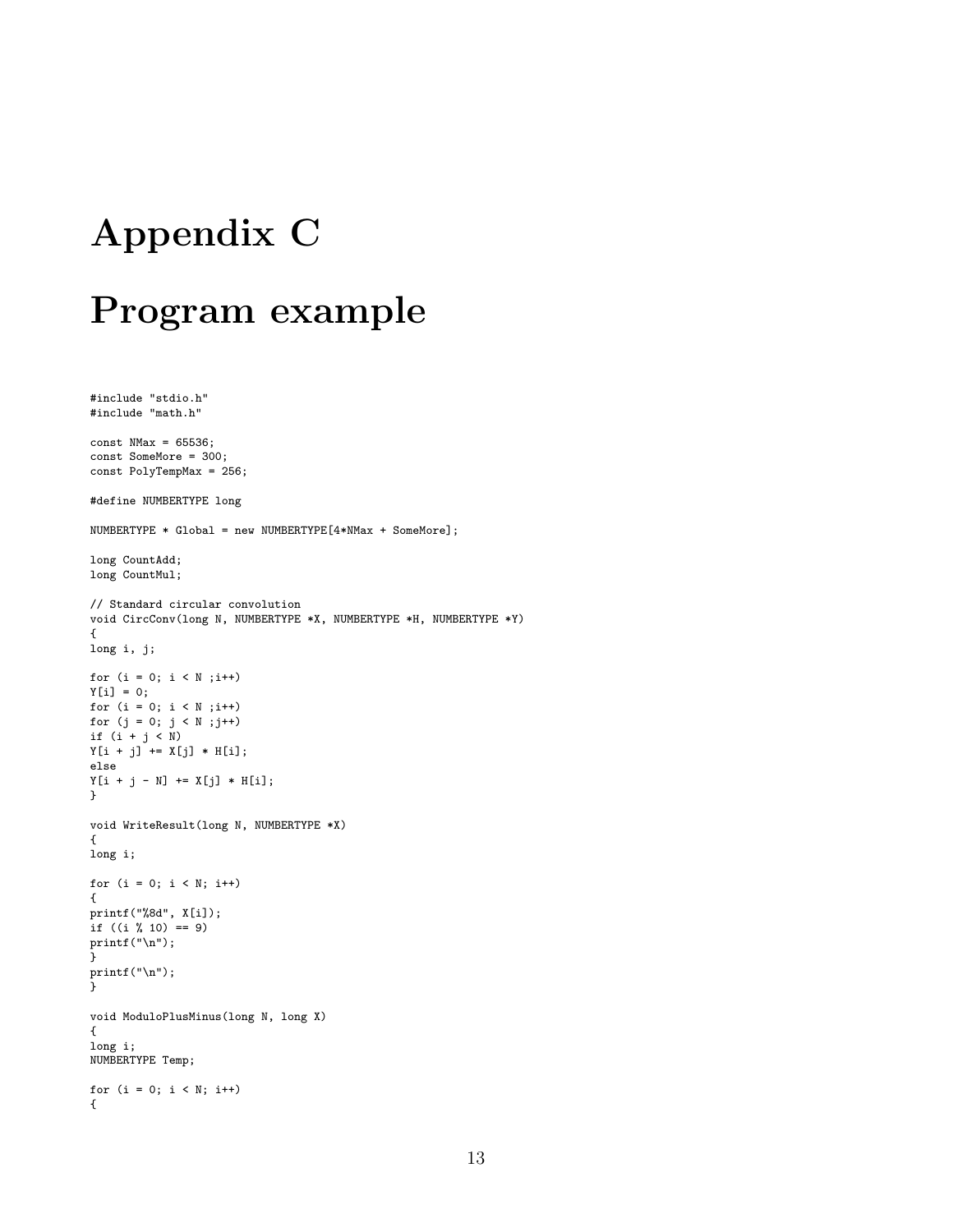```
Temp = Global[X + i];Global[X + i] = Temp - Global[X + i + N];
Global[X + i + N] = Temp + Global[X + i + N];CountAdd += 2;
}
}
void MulAddDiv(long N, long X1, long X2)
{
long i;
NUMBERTYPE Temp;
for (i = 0; i < N; i++){
Temp = Global[X1 + i];Global[X1 + i] = (Temp + Global[X2 + i]) / 2;Global[X1 + i + N] = (-Temp + Global[X2 + i]) / 2;CountAdd += 2;
}
}
void PermutePolySub(long N, long K, long X, NUMBERTYPE * Y, long Z)
{
long i;
long adr;
long ex;
for (i = 0; i < N; i++){
adr = (i + K + 2 * N * N) % N;
ex = ((i + K + 2 * N * N) / N) %if (ex == 0){
Global[Z + adr] = Global[X + i] - Y[i];CountAdd ++;
}
else
{
Global[Z + adr] = -Global[X + i] + Y[i];CountAdd ++;
}
}
}
void PolyAdd(long N, long X, NUMBERTYPE * Y, long Z)
{
long i;
for (i = 0; i < N; i++){
Global[Z + i] = Global[X + i] + Y[i];CountAdd ++;
}
}
void PolySubPermute(long N, long K, long X, NUMBERTYPE * Y, long Z)
{
long i;
long adr;
long ex;
for (i = 0; i < N; i++){
```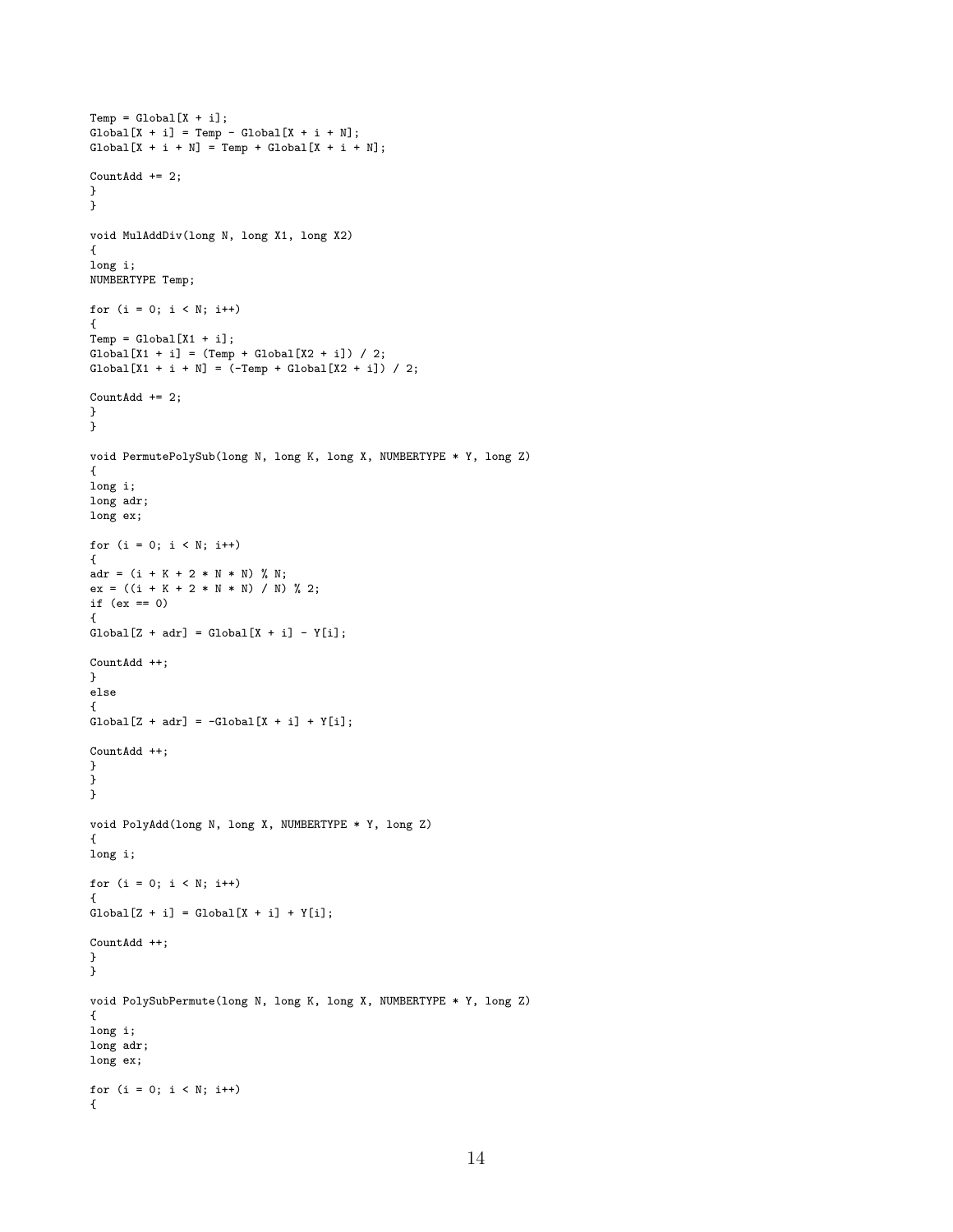```
adr = (i + K + 2 * N * N) %ex = ((i + K + 2 * N * N) / N) %if (ex == 0)
{
Global[Z + adr] = Global[X + adr] - Y[i];CountAdd ++;
}
else
{
Global[Z + adr] = Global[X + adr] + Y[i];CountAdd ++;
}
}
}
void PolyAddPermute(long N, long K, long X, NUMBERTYPE * Y, long Z)
{
long i;
long adr;
long ex;
for (i = 0; i < N; i++){
adr = (i + K + 2 * N * N) % N;
ex = ((i + K + 2 * N * N) / N) % 2;
if (ex == 0)
\overline{A}Global[Z + adr] = Global[X + adr] + Y[i];CountAdd ++;
}
else
{
Global[Z + adr] = Global[X + adr] - Y[i];CountAdd ++;
}
}
}
void PolyTransNB(long N, long L2, long K, long X)
{
long i;
long M;
long m1;
long P;
long p1;
long Q;
long q1;
long adr;
NUMBERTYPE *Temp = new NUMBERTYPE[PolyTempMax];;
M = (long)floor(0.5 + log(N) / log(2));P = 1;Q = N / 2;for (m1 = 0; m1 < M; m1++){
for (p1 = 0; p1 < P; p1++)for (q1 = 0; q1 < Q; q1++){
adr = q1 + 2 * p1 * Q;for (i = 0; i < L2; i++)Temp[i] = Global[X + L2 * (adr +Q) + i];
PermutePolySub(L2, P * q1 * K, X + L2 * adr, Temp, X + L2 * (adr + Q));
PolyAdd(L2, X + L2 * adr, Temp, X + L2 * adr);
}
```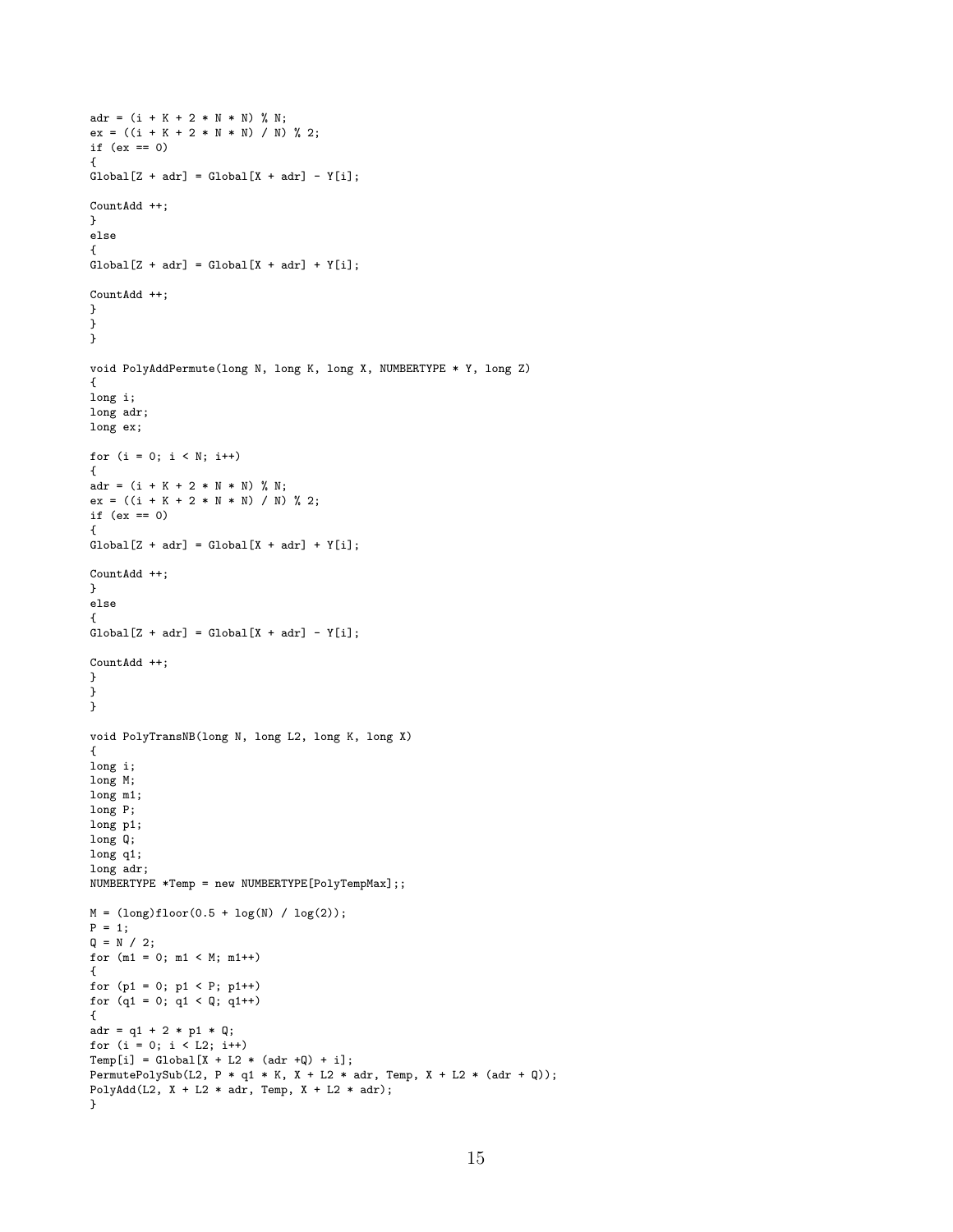```
P * = 2;
Q / = 2;}
delete []Temp;
}
void PolyTransBN(long N, long L2, long K, long X)
{
long i;
long M;
long m1;
long P;
long p1;
long Q;
long q1;
long adr;
NUMBERTYPE *Temp = new NUMBERTYPE[PolyTempMax];;
M = (long)floor(0.5 + log(N) / log(2));P = N / 2;Q = 1;for (m1 = 0; m1 < M; m1++){
for (p1 = 0; p1 < P; p1++)for (q1 = 0; q1 < Q; q1++){
adr = q1 + 2 * p1 * Q;for (i = 0; i < L2; i++)Temp[i] = Global[X + L2 * (adr + Q) + i];
PolySubPermute(L2, P * q1 * K, X + L2 * adr, Temp, X + L2 * (adr + Q);
PolyAddPermute(L2, P * q1 * K, X + L2 * adr, Temp, X + L2 * adr);
}
P /= 2;
Q \neq 2;}
delete []Temp;
}
void NegaConvolution(long N, long X, long H, long Y)
{
long i, k;
long N2, N3, N4;
long L1, L2;
NUMBERTYPE Tp0, Tp1, Tp2;
if (N == 2){
\text{Tp0 = (Global[X] + Global[X + 1]) * Global[H];}\texttt{Tp1 = (Global[H] + Global[H + 1]) * Global[X + 1];}Tp2 = (Global[H] - Global[H + 1]) * Global[X];CountAdd +=3;
CountMul +=3;
Global[X] = Tp0 - Tp1;Global[X+1] = Top0 - Tp2;CountAdd +=2;
}
else
{
N2 = 2 * N;N3 = 3 * N;N4 = 4 * N;L2 = (long)floor(0.5 + sqrt(N));if (L2 * L2 != N)L2 = (long)floor(0.5 + sqrt(N2));
```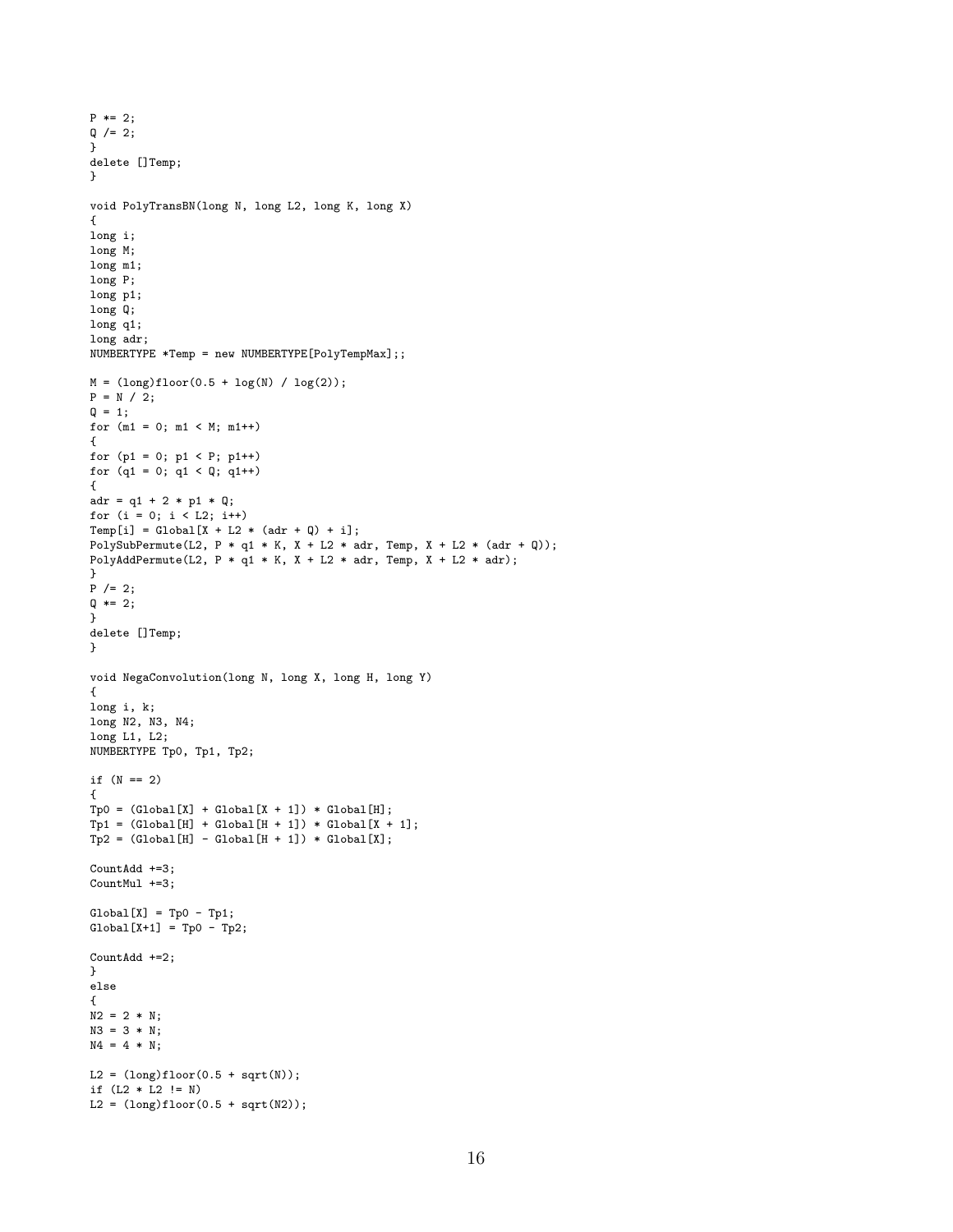```
L1 = N / L2;for (k = 0; k < L1; k++)for (i = 0; i < L2; i++){
Global[Y + L2 * k + i] = Global[X + L1 * i + k];Global[Y + N2 + L2 * k + i] = Global[H + L1 * i + k];Global[Y + N + L2 * k + i] = 0;Global[Y + N3 + L2 * k + i] = 0;}
PolyTransNB(2 * L1, L2, L2 / L1, Y);
PolyTransNB(2 * L1, L2, L2 / L1, Y + N2);
for (k = 0; k < 2 * L1; k++)NegaConvolution(L2, Y + L2 * k, Y + N2 + L2 * k, Y + N4);PolyTransBN(2 * L1, L2, -(L2 / L1), Y);
for (k = 0; k < L1; k++){
for (i = 1; i < L2; i++){
Global[X + L1 * i + k] = (Global[Y + L2 * k + i] +Global[Y + N + L2 * k + (i - 1)]) / (2 * L1);CountAdd++;
}
Global[X + k] = (Global[Y + L2 * k] - Global[Y + N + L2 * k + L2 - 1]) / (2 * L1);CountAdd++;
}
}
}
void CircConvolution(long N, long X, long H)
{
long M;
long N2;
long X1, X2;
NUMBERTYPE Tp0, Tp1, Tp2;
N2 = 2 * N;M = N / 2;do
{
ModuloPlusMinus(M, X);
ModuloPlusMinus(M, H);
NegaConvolution(M, X, H, N2);
X += M;
H += M;
M / = 2;} while (M != 1);
\texttt{Tp0 = (Global[X] + Global[X + 1]) * Global[H];}\texttt{Tp2 = (Global[H] - Global[H + 1]);}Tp1 = Tp2 * Global[X + 1];Tp2 = Tp2 * Global[X];CountAdd +=2;
CountMul +=3;
Global[X] = Tp0 - Tp1;
```